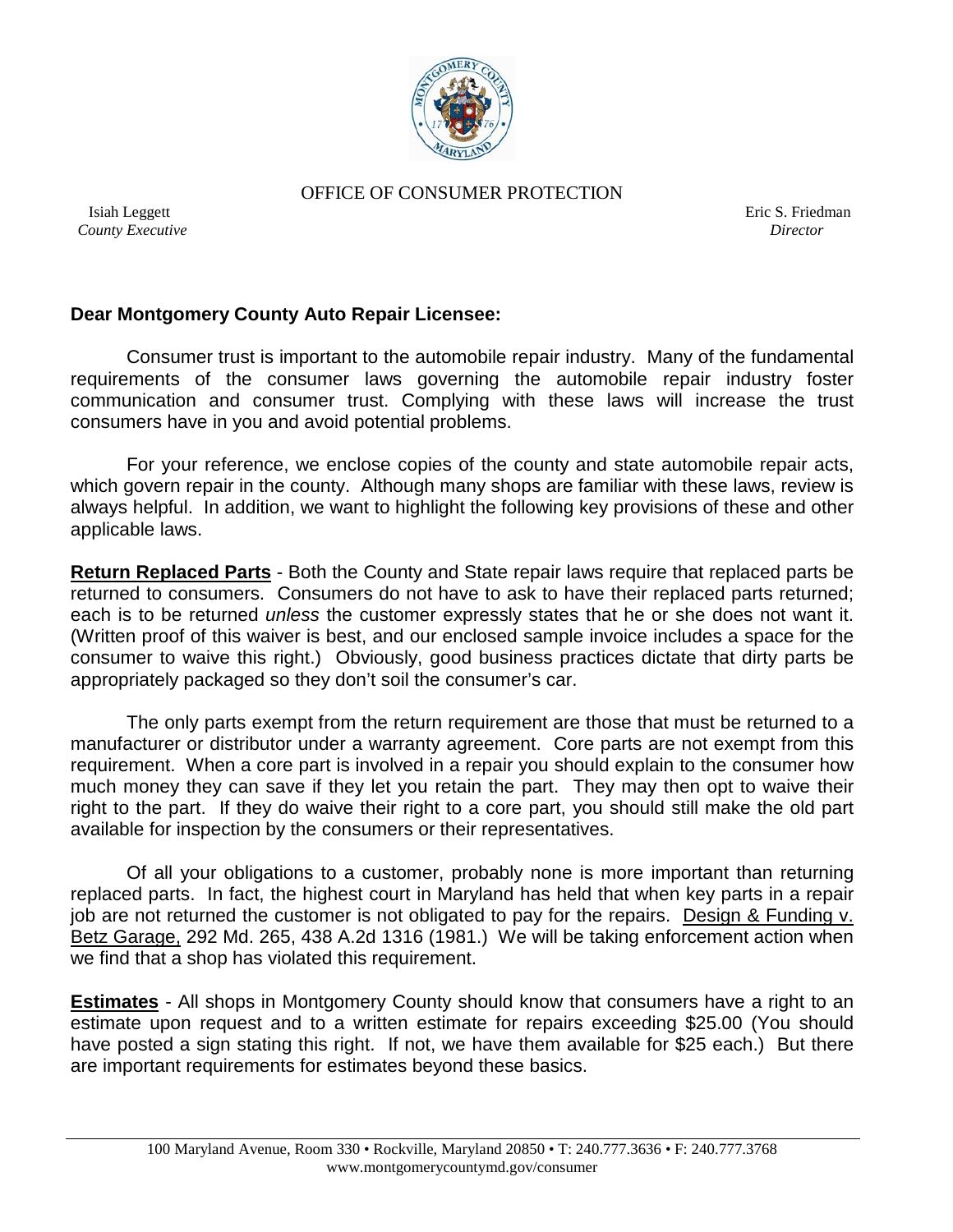**Charges for estimates must be disclosed** - You may charge a reasonable fee for giving estimates but only if the fee is disclosed to the customer beforehand. This disclosure has to make it clear to consumers what they are getting into. If providing the estimate requires teardown, the disclosure must also state the cost of reassembly if the customer chooses not to have you proceed with the work. Similarly, if you have a minimum checkout fee, it must be disclosed ahead of time.

**Recording Authorizations** - Customers may not be charged for unauthorized work. If work was not originally authorized you may get the customer's additional authorization by oral permission, but county law requires that the shop document the additional authorization in writing. To help prevent later questions, it is best to get some type of personal ID, such DOBmonth/year or last four digits of driver's license number, or telephone number they are calling from the consumer at the time of the oral authorization and to include this on your documentation. If a complaint raises questions of authorization, we will be asking to see the hard copy documenting the authorization.

Similarly, as most shops know, if work is going to exceed an estimate by more than 10%, the consumer must authorize the new estimate beforehand. This is not a blanket authorization to exceed an estimate by up to 10%. There should be a documentable reason whenever an estimate is exceeded. We will be evaluating that explanation whenever a complaint involves an alleged increased estimate.

Body shops, before beginning work, also are required by the state Automotive Crash Parts Act to give the customer a list of the replacement parts it intends to use, specify whether they are "genuine" (OEM) or "aftermarket," and if any are aftermarket include the statement:

**This estimate has been prepared based on the use of aftermarket crash parts that are not manufactured by the original manufacturer of the vehicle or by a manufacturer authorized by the original manufacturer to use its name or trademark.** 

**The use of certain aftermarket crash parts may modify the original manufacturer's warranty on the crash parts being replaced. Upon request of the customer, the body shop shall provide, if available, a copy of any warranty for an aftermarket crash part used.** 

## **Disclosure of Charges**

**Labor Charges** - We continue to get many complaints and questions about how labor is calculated. County law requires that the repair invoice disclosure whether labor is charged by clock hour, flat rate manual or other flat rate measure. Many invoices just say "flat rate used" or similar language. This is not sufficient to make customers understand the system. The disclosure needs to be as specific and descriptive as possible. For example, our enclosed sample invoice says, "Unless otherwise specified, labor time billed is flat rate time estimated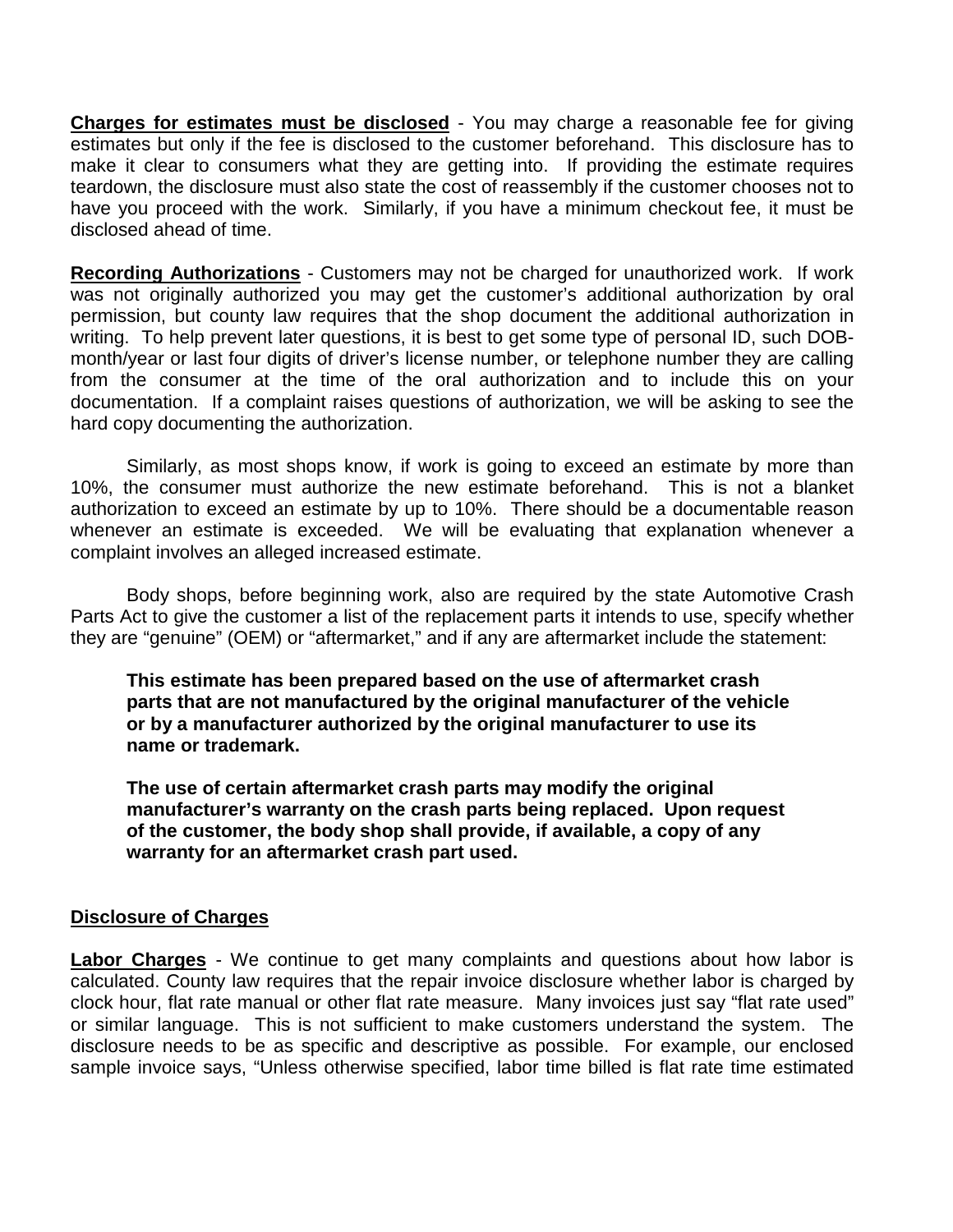for each job in industry manuals and not actual time spent." We are not wedded to this language but we believe it is a much better description of the flat rate manual system.

If the lack of such a specific description is the only flaw in your invoice (see the "Invoices section of this letter) it may not be worth changing, but we are calling on every shop to make better disclosures of the labor billing system before the work is done. This should include signs posted where customers authorize repairs. If a shop has a night-drop system, a sign should also be by the night-drop box or the disclosure made on the night-drop slip. Our Auto Unit staff are available to give you assistance in wording these or any other disclosures.

**Miscellaneous Charges** -The customer must also have notice, before work is started, of any miscellaneous charges, such as shop supplies or hazardous waste disposal. The County Code considers a conspicuous sign to be evidence of notice, so these disclosures can be included on the same sign describing the labor billing system. The portion on miscellaneous charges must state that the charge will be made and the method of its computation. As with labor charges, there also need to be disclosures to give notice to customers making night drops.

Miscellaneous charges also should have some relationship to the work performed on a particular car. For example, if the work is a minor adjustment not involving any potential waste, a hazardous waste disposal charge is inappropriate and will surely generate consumer complaints.

Pass Along Parts Manufacturer's Warranties - Most shops summarize their own parts and labor warranties on the invoice; but in many cases the parts are also warranted independently by the manufacturer, and we rarely see those warranties passed along. If the parts are warranted to the consumer by the parts manufacturer, it is the shop's legal duty to pass along to the consumer a copy of that warranty. In many cases the manufacturer's parts warranty is longer than the shop's and gives the consumer additional rights, such as the right to get warranty work done at other authorized shops. If you have difficulty getting copies of the manufacturers' warranties to pass along, please let us know as we consider this very important issue and will be happy to take it up with the supplier or manufacturer.

**Vehicles Left On Lot** - We receive a number of complaints arising from vehicles that are left on repair shops' lots.

**Storage Charges** - Consumers must have notice of the shop's storage charge policy before they can be imposed. Again, a conspicuous sign is evidence of notice. Even if you give notice, storage charges may not accrue until 24 hours from the notification to the consumer that services are completed, unless otherwise agreed.

**Removal of a Vehicle** - There are instances when a shop wants a vehicle off its lot. In the past, you might have just called towers to have the vehicle towed and impounded by them. Since the summer of 1990, however, the County has had in effect Chapter 30C of the Code, which regulates towing from private property without the consent of the vehicle owner. This Chapter applies to towing off of your lot and makes it more complicated than just calling a tow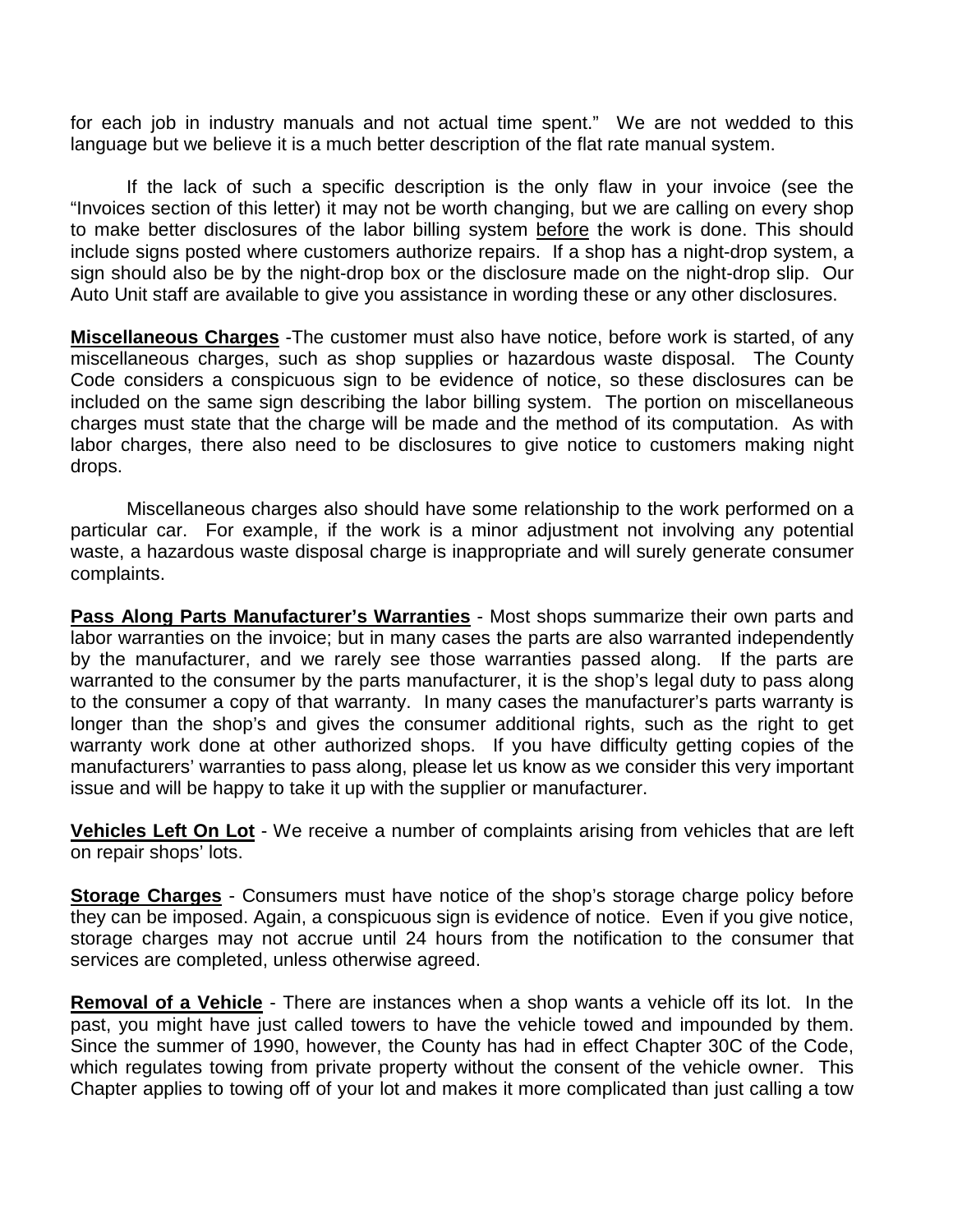truck. The main requirements of this law are: 1) A vehicle owner must have been warned by signs on the lot of the parking restrictions and towing. (For lots over 100 places, stickers may be attached to the vehicle.) 2) You must have a standing written contract with a tower to do such towing. 3) You ordinarily must specifically authorize each tow off your property. Clearly, if you are going to engage in this type of removal of vehicles you need to familiarize yourself with the law and take the necessary actions first.

An alternative for having vehicles removed from your premises is to proceed under the state Abandoned Vehicles Law. (Md. Transp. Code Ann. §§ 25-201 - 25-210.) If you believe a vehicle left on your property may qualify as "abandoned" you may contact the Vehicle Recovery Section (VRS) of the Montgomery County Police Department at 240-773-6411. VRS will give you more information on its procedures, including any costs, but ordinarily a consent form must be signed by the shop's owner or manager and then the police will put a notice on the vehicle for 48 hours before removal. The Police will then have the vehicle removed and impounded. The VRS will also accept "cannibalized" vehicles but they are towed at the shop's expense and a signed consent form is required. Again, contact the VRS for full information.

**Invoices** - There is a saying that "good paper work makes good friends". Unfortunately, many repair shops give consumers repair orders/invoices that do not provide the legally required information necessary for good communication with the consumer. Enclosed are samples of a repair authorization form and a final invoice, which includes the key disclosures for repair authorizations and invoices (indicated by the black circles with letters) and, just as importantly, explains the requirements. As the samples note, repair authorizations and invoices do not have to be in this form, but the required disclosures must be made clearly and conspicuously on body shops forms as well as those of straight mechanical shops. Local affiliates of national or regional chains also must comply with these requirements.

But even the best invoice form is not enough if it is filled out haphazardly. Note, for example, that "O" on our sample invoice highlights that each final invoice is supposed to contain the customer's instructions or description of the vehicle's symptoms and the shop's diagnosis of the problem. Many shops do not bother to do this on the final invoice, only listing what they did. This lack of communication must change. Perhaps even more important is the requirement noted in "P" on our sample that the shop's owner, manager, or designee (other than the mechanic(s) doing the work) sign to verify that the vehicle was tested or test driven as necessary and the mechanic's work was done satisfactorily. We see many repair invoices where this was not done. This reflects very poorly on quality control and puts the shop in an extremely poor position when faced with a comeback type of complaint.

We will be taking enforcement action against shops with invoices that fail to comply with basic legal requirements. It is your responsibility to review the enclosed materials and make the necessary changes in your forms and the way you fill them out. If you have non-complying forms, you do not necessarily have to throw them out; you can use rubber stamps or attach a second page with the necessary disclosures. If you have questions, feel free to contact the Auto Unit. If you wish, you may submit a copy of your invoice for our review and we will tell you what, if anything, needs to be changed. Many shops have already done this. If you are